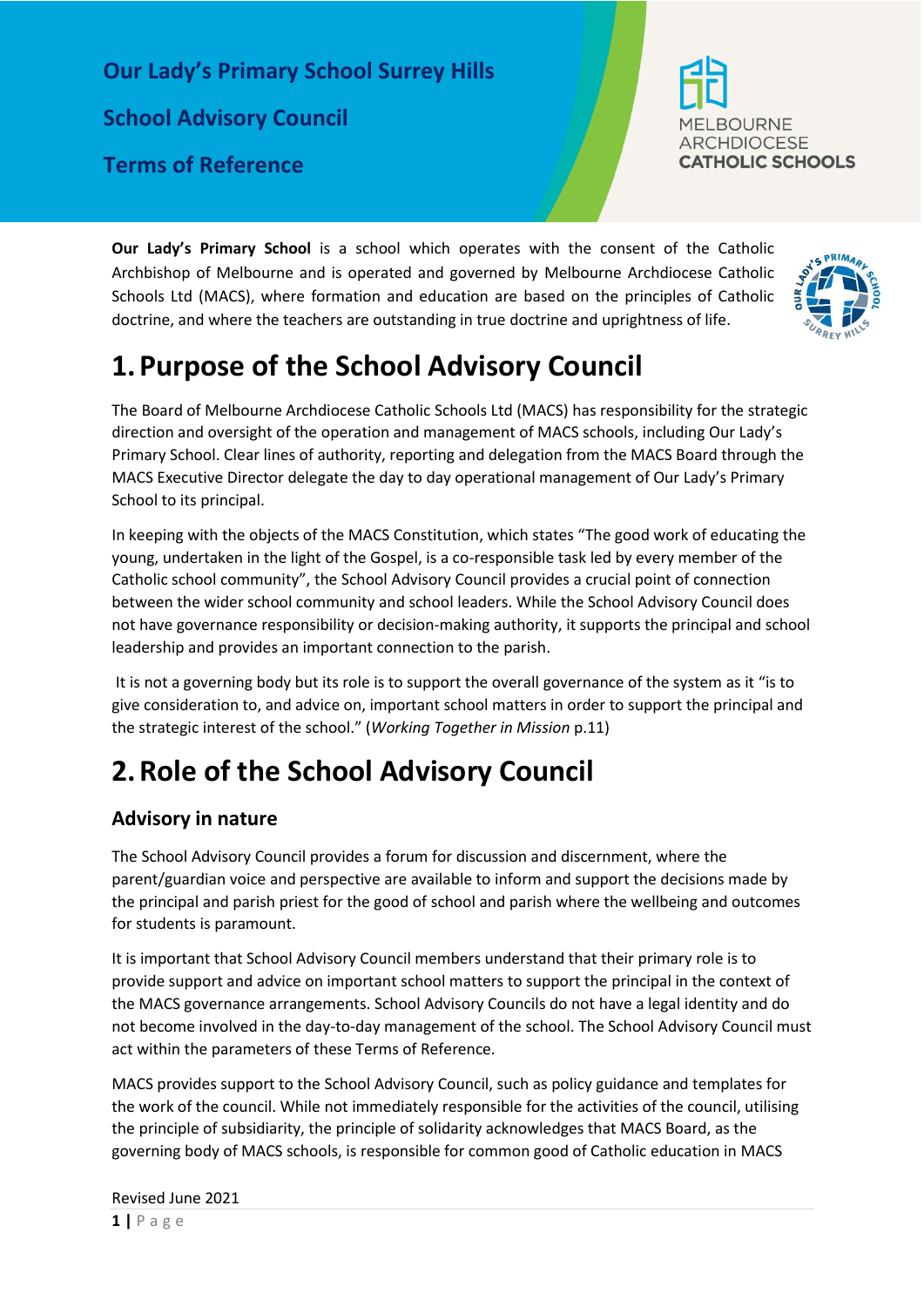schools the Archdiocese and thus is ultimately responsible for making any decision about the establishment of a council and its arrangements.

The following are some ways the School Advisory Council supports the school and the principal:

- Articulating and enacting the school's vision and mission
- Promoting the school's Catholic ethos and culture
- Promoting faith formation and development
- Implementing school policies as required
- Giving advice to the principal on issues such as enrolments, school improvement plans and enrolment trends
- Engaging in discussion with the principal about the annual school budget and other financial matters
- Giving advice to the principal about the school Master Plan
- Capital resource planning and maintenance support to the principal

The School Advisory Council is not the governing body of a school, and as such does not have a decision-making authority due to it not having a legal identity. While a vital forum for parent and community voice, it is not a forum for individual parent advocacy or special interest representation and does not become involved in the day-to-day management of the school. It does not take on the role of a parent and friends group, a fund raising forum or fete orgainising committee.

# **3.Council structure**

## **Members of the School Advisory Council**

Serving on the School Advisory Council of a Catholic school is a form of Church lay ministry. It is a response to the call to support the local Catholic parish and school communities in a particular way. It is also a means for members of our community to share their skills and talents for the common good. A well-functioning council provides rich sources of wisdom and insight as well as a means of strengthening community links and potential for partnerships.

Our Lady's Primary School, School Advisory Council is to be comprised of a minimum of six (6) and a maximum of 10 (ten) council members who value and share the educational mission and ethos of the Catholic Church comprising of at least:

- a) the principal (ex officio)
- b) the parish priest (ex officio) (**Custodian of Mission**)
- c) two (2) parents, guardians, carers of children attending the school
- d) one (1) parishioner
- e) another person from either category or who in the opinion of the principal has the relevant knowledge, skills, expertise or interest and commitment to the mission of the school to serve a particular need on the council.
- f) additional parents, guardians, carers of children attending the school \*
- g) additional parishioners\*
- h) business manager (ex officio)\*
- i) staff member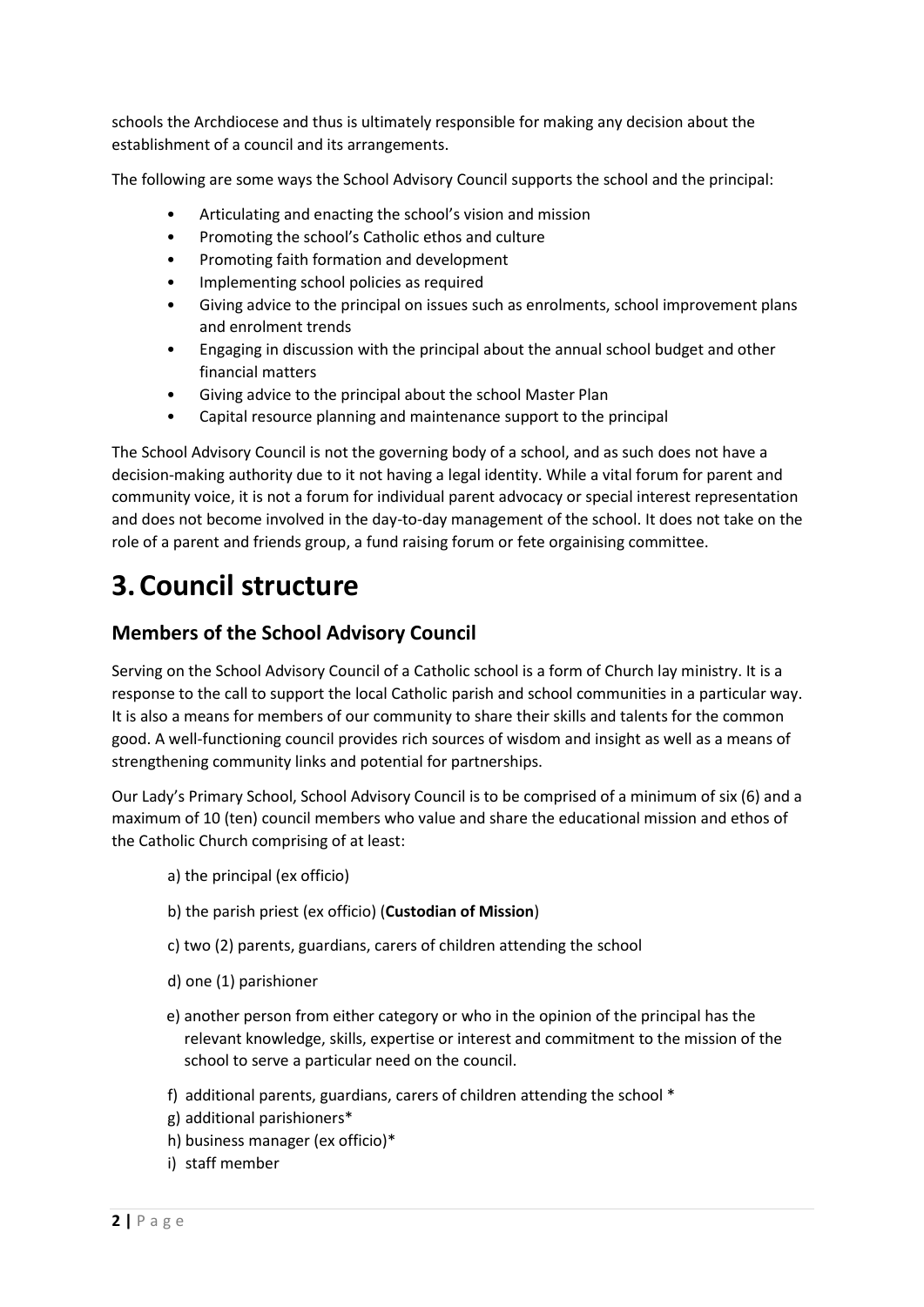j) any other person who in the opinion of the principal has the relevant knowledge, skills, expertise or interest and commitment to the mission of the school \*

A person that is a member of the council under either category (a) to (e) may satisfy the eligibility criteria under more than one category. A single parish representative may be sufficient for a council fulfilling its function in dealing with education matters relating to the school.

At the principal's discretion members of the school staff may be invited from time to time to attend meetings depending on the content of the agenda.

## **Process of appointment of council members**

The principal has the power of appointment, re-appointment and removal of members of the School Advisory Council, except the Custodian of Mission who holds office *ex officio* and cannot be removed by the principal.

In appointing Council members, the Principal will consult with the Custodian of Mission following a process of discernment. The principal and Custodian of Mission may choose to be supported by others in the appointment process. When appointments are being made it is important to keep in mind the need for a balance of gender, cultural diversity and skill sets in forming the council.

The Principal may, following a consultation with the Custodian of Mission, remove a council member (except the Custodian of Mission) if the Principal is of the view that a council member is not complying with the expectations of the role of a Council member or is engaged in conduct unbecoming of a Council member or prejudicial to the interests of the school. A Council member may appeal his or her removal to the Executive Director of MACS for review. The decision of MACS Executive Director will be final.

The Principal of the Our Lady's Primary School acts on delegation by MACS Executive Director who in turn acts on delegations from the MACS Board. No delegation of power prevents the exercise of a power directly by the MACS Executive Director or the MACS Board, as relevant. For the avoidance of doubt, the MACS Executive Director and/or the MACS Board reserve the power to remove a council member from office (except the Custodian of Mission) if they are of an opinion that the circumstances are deserving of such action.

Council members are appointed annually at a set time devised by the council. The principal may at any time make an additional appointment to the council in the event of a vacancy in the minimum prescribed positions or to otherwise fulfil a need on the council, however any council member so appointed will only hold office until the next set annual appointment round devised by the council following the appointment, and at this time may apply for membership of the council in the ordinary manner.

## **Child Safe Standards**

Adherence to the school's child safe standards must be at the forefront of any appointment process. Council members must have both a police check and Working with Children check and must sign the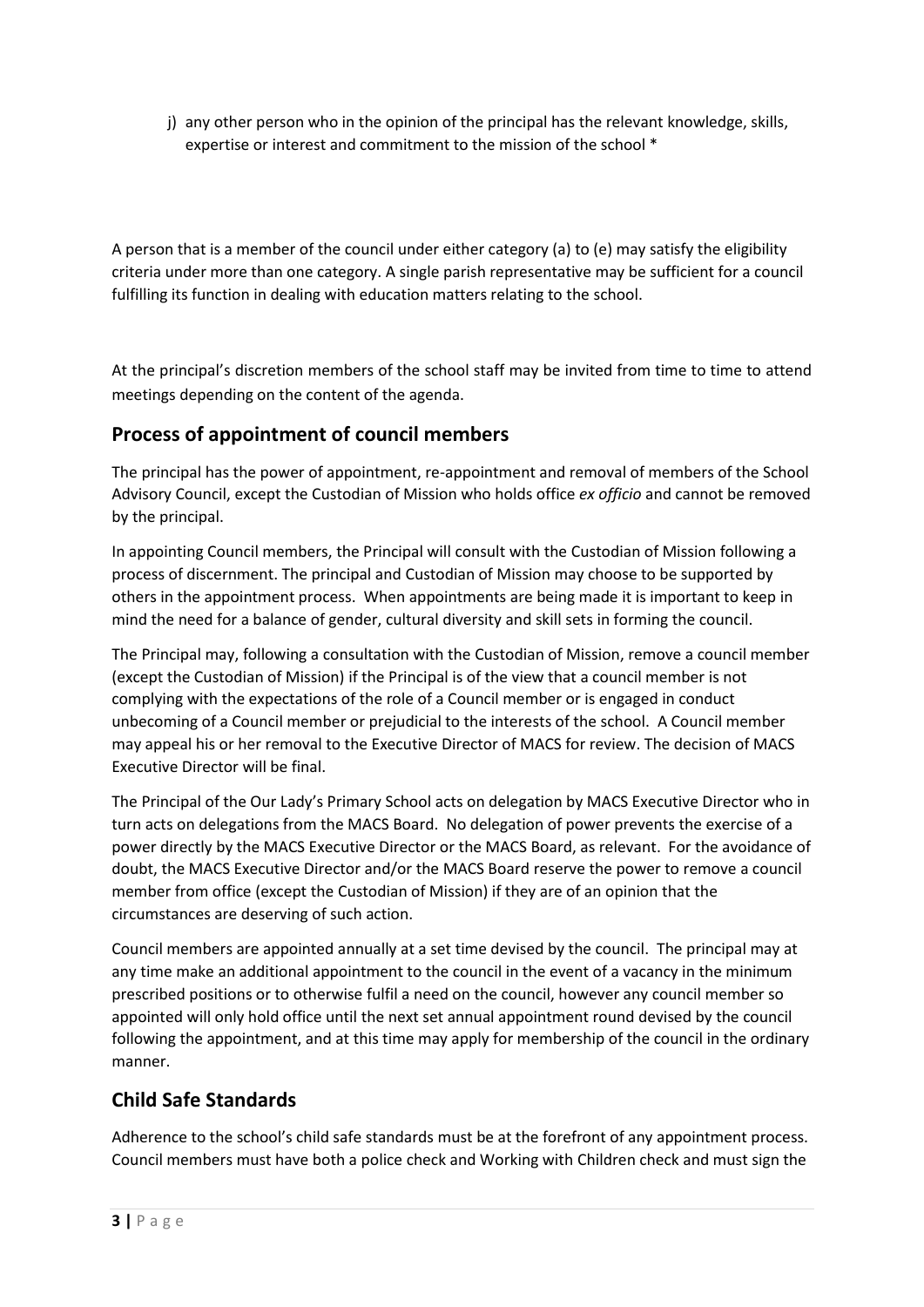school child safe standard agreement. Once appointed, it is a requirement that all council members sign and comply with the school's *Child Safety Code of Conduct*.

## **Conflict of Interest**

MACS is committed to building School Advisory Councils that are free from fraud or corruption or the perception of fraud or corruption. Conflict of interest arises where a councillor's duty to the school is affected by a personal (actual, potential or perceived) interest. In such cases, the line between personal and professional conduct may become blurred and interfere with a councillor's capacity to provide advice and fulfil his or her responsibilities on the council. Conflicts of interest may arise and do not need to present a problem to any School Advisory Council or MACS if they are openly and effectively managed.

The school's *Conflict of Interest Policy* addresses the requirements for disclosure and management of conflict of interest, and extends to council members. It is a requirement of the role that Council members abide by and comply with this policy.

## **Expressions of Interest**

Generally, expressions of interest to become a council member are made in advance of the set annual appointment round devised by the council. The process of applying for membership of the Our Lady's Primary School, School Advisory Council will be made public via the school newsletter. Anyone interested in becoming a member of the Our Lady's School Advisory Council may seek advice from the principal, Chair or the Custodian of Mission on the process of appointment. Consideration will also be given to succession planning through staggered renewal of members to ensure continuing institutional memory.

## **Diversity**

School Advisory Council seeks to be inclusive of all community members and will demonstrate a genuine commitment to gender equity, cultural diversity and requisite skill sets.

Collectively, council members should bring a range of personal skills and experience to add value to the Our Lady's School Advisory Council in accordance with the requirements under clause [5](#page-5-0) 'The role of individual council members' in these Terms of Reference.

# **4.Appointment and induction of members**

## **A process of discernment**

As being a member of a School Advisory Council of a Catholic school is a form of Church lay ministry, the process of appointment is preceded by discernment to assist potential new council members to understand:

- the mission and vision of MACS, the parish and school
- the roles, responsibilities and processes of MACS and the Our Lady's School, School Advisory Council
- how council members, can support the principal and the Custodian of Mission
- the appropriateness of their personal readiness to serve.

This discernment process commences when expressions of interest are sought for new council members, beginning with the provision of an information pack to those interested in nominating for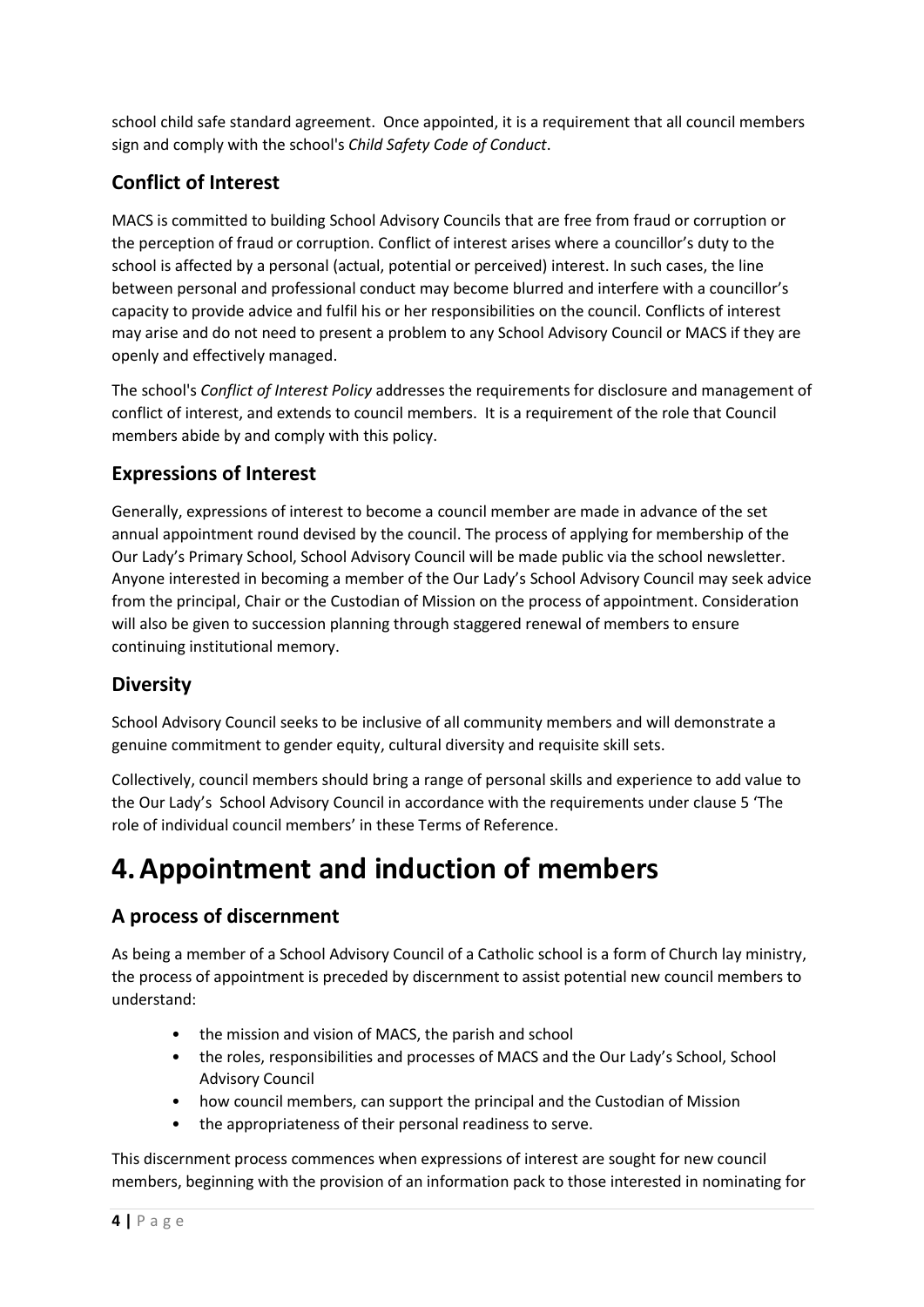a council position and /or a chance for potential nominees to discuss the role of the council and the expectations of a council member with the principal, chair or Custodian of Mission.

In keeping with what it means to be and to build Church, the discernment process seeks to arrive at a decision about appointment which all can accept gracefully and support wholeheartedly (even if some wish the decision had been different) because they know the group honestly searched together for the Spirit of God in and for the life of the community.

A discernment process ensures that those who have expressed an interest have had an opportunity to discern their readiness to serve.

Such a process could include:

- Reflecting on the Mission of MACS and the school
- Exploring the shared understanding that serving on the School Advisory Council is a means for members of our community to share their skills and talents for the common good
- Interviewing those who submitted an Expression of Interest
- Sharing known background information about the potential members with observance of privacy laws and confidentiality,
- Considering the good character of the person and their disposition
- Guaranteeing a balance of gender, diversity and skill sets on the SAC.

The induction process continues after appointment and is a continuing process rather than an event. MACS provides a basis for formation and induction as outlined in the MACS *School Advisory Council Manual*. Formal induction to the Our Lady's School, School Advisory Council includes:

New council members will be provided with:

- the MACS *Statement of Mission*
- an understanding of the history of the parish and school
- a MACS *School Advisory Council Manual, including the School's Child Safety Code of Conduct, School's Conflict of Interest Policy and other relevant School governance policies*
- a tour of the school facilities.

### **Terms and conditions of appointment**

The period of appointment for council members, excepting the Custodian of Mission, the principal and any other ex officio appointment, is generally a term of three years ending on the conclusion of the third year following their appointment, with the option of being reappointed for a total of three consecutive terms.

The Custodian of Mission and the principal hold office on the School Advisory Council *ex officio*, meaning that their term continues for so long as they occupy that office following which their cease to be a member of the council. Their successor in that office then becomes automatically appointed to the council.

Any other council members who are appointed on the council *ex officio* due to a specific position in the school (for example, Business Manager), will also have a term of office on the council for so long as they occupy that office following which they cease to be a member of the council. Their successor in that office will be eligible to be appointed to the council, as determined by the principal in consultation with the Custodian of Mission.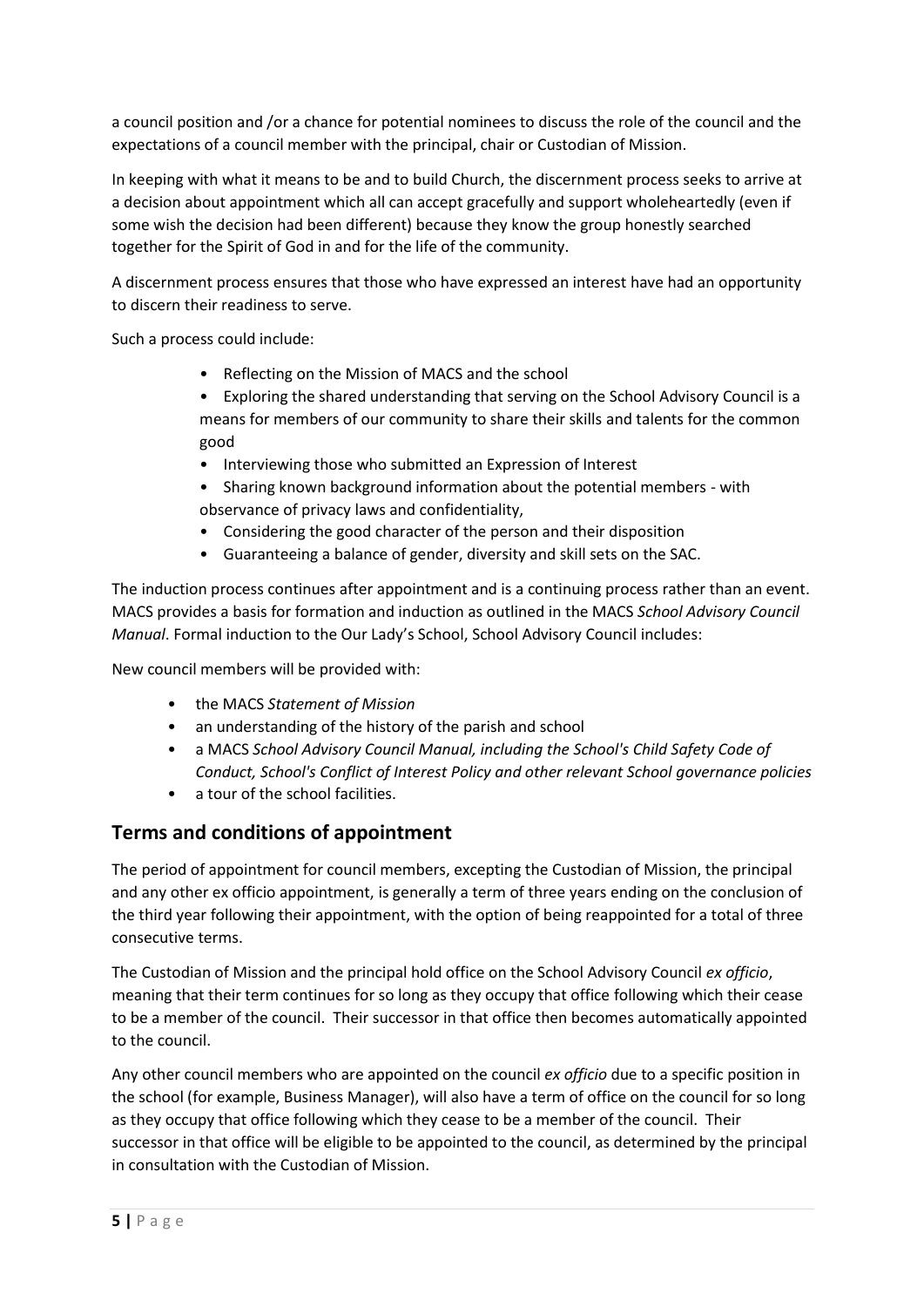The other terms and conditions of appointment of council members are contained in a letter of appointment from the principal which sets out, amongst other things:

- the terms and conditions in the letter of appointment that must be agreed to by the proposed council member
- details of expectations of council members and a copy of these Terms of Reference
- reference to availability of applicable MACS school governance policies, as provided in the MACS *School Advisory Council Manual* including the applicable *School's Child Safety Code of Conduct, Conflict Resolution Policy, Conflict of Interest Policy and Child Safety Policy.*

The office of a council member will become vacant if the council member:

- is absent without the consent of the council from three (3) successive meetings of the council, unless the principal determine otherwise;
- resigns by notice in writing;
- is removed from office by the principal (or MACS Executive Director or MACS Board, as applicable);
- in the case of the Custodian of Mission, the principal or any other ex officio appointment to the council, ceases to occupy the relevant office;
- becomes of unsound mind or a person whose person or estate is liable to be dealt with in any way under the law relating to mental health;
- dies.

Any period of office of a council member held during a casual vacancy appointment by the principal (that is, a period of less than one year between annual appointment rounds) is disregarded in counting the maximum permitted tenure of office of a Council member of three consecutive terms.

# <span id="page-5-0"></span>**5.The role of individual council members**

## **Qualities and skills of a council member**

Each Catholic school is different, but all schools share the mission of the Church. The council should be composed of people who appreciate, value and share the educational mission and ethos of the Catholic Church. When seeking council members it is important to reflect on the qualities and skills of benefit to the council in carrying out its functions. Their capacity to contribute, their shared understanding and their positivity is essential.

The following is a list of some of the key qualities and skills for members of the School Advisory Council:

- commitment to the MACS *Statement of Mission*
- commitment to Catholic education in the parish and school
- commitment to the vision and mission of the parish and school
- an understanding of the role of Custodian of Mission, principal and council members
- willingness to ask questions and seek clarification
- ability to think strategically
- willingness to support the contributions of other council members
- capacity to listen in an active and meaningful way
- willingness to work cooperatively with others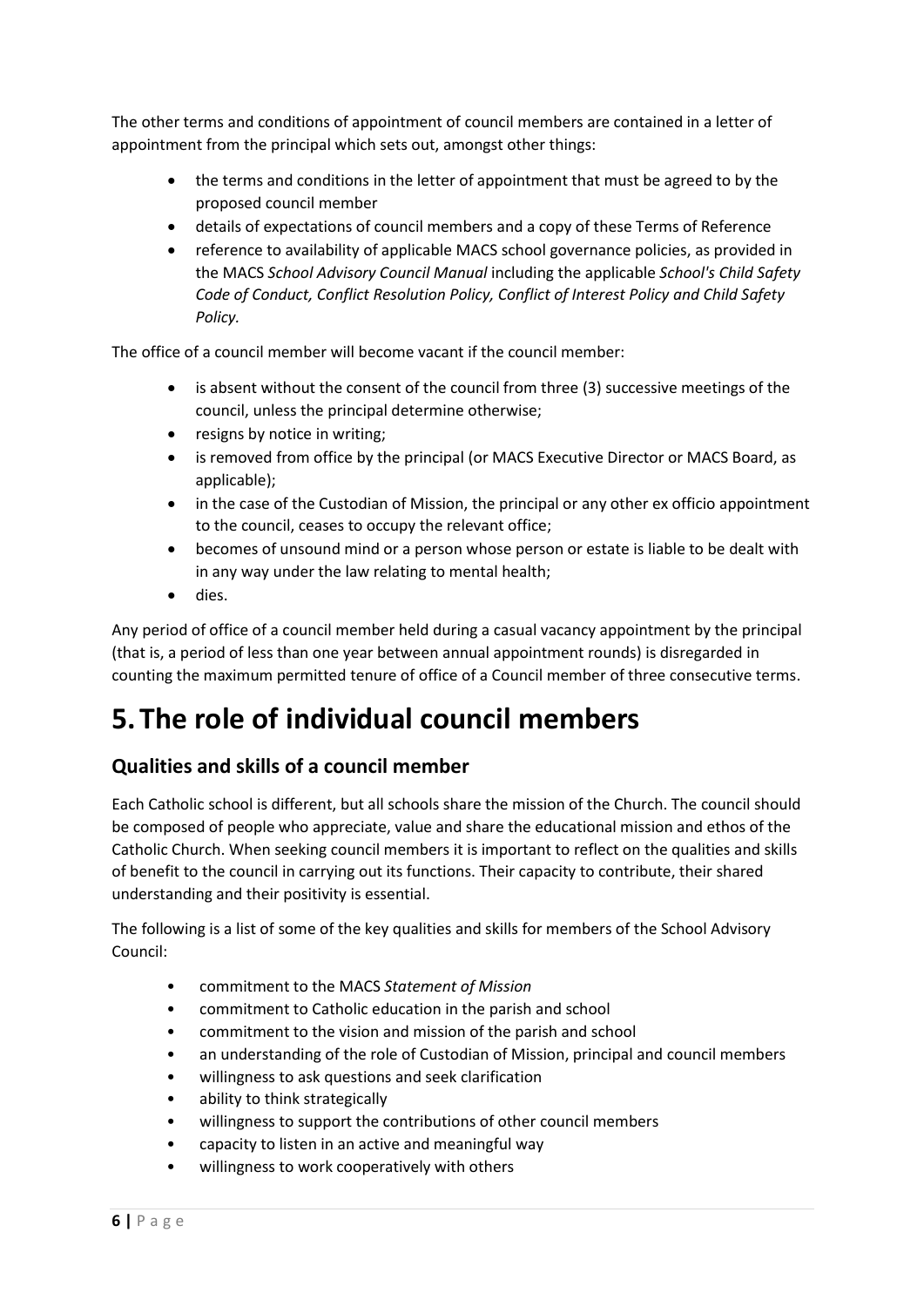• commitment to maintaining confidentiality at all times.

### **Expectations of the council member**

Each council member is required to commit to the following:

- understanding the council's role
- having a positive and constructive attitude
- elevating any appropriate issues for consideration by the council
- declaring and not allowing any personal interests to conflict with the interests of the school and properly manage any conflict of interest in accordance with the *School's Conflict of Interest Policy*.
- preparing for council meetings
- attending each council meeting, unless there are extenuating circumstances
- bringing expertise and views to discussions on behalf of the whole community
- participating actively and responsibly
- acting honestly and fairly, in good faith and in the best interests of the school
- acting ethically and with a high level of integrity
- conducting themselves professionally and treating other council members fairly, sensitively, consistently and with respect
- undertaking council work with reasonable care and diligence
- participating in council formation activities
- keeping confidential the information received in the course of service as a council member
- not taking improper advantage of their position as a council member
- abiding by the applicable MACS school governance policies and key documents including MACS *Statement of Mission, Working Together in Mission, school's Child Safety Code of Conduct* and *Conflict of Interest Policy*.

## **6.Key roles**

There are four key roles on a School Advisory Council. The Chair, the principal, the Custodian of Mission and the secretary each have a significant role on the council and each of these roles carries specific responsibilities.

### **The Chair**

The role of the Chair is to:

- chair council meetings
- in conjunction with the principal and the secretary oversee the development of meeting agendas, checks papers for meetings and the draft minutes
- ensure the meetings are focused on the agenda
- encourage participation by all council members in meetings and at council events
- act as a spokesperson for the council when authorised to do so by the principal
- attend important parish and school events as appropriate
- participate as a member of the council.

#### *Appointment*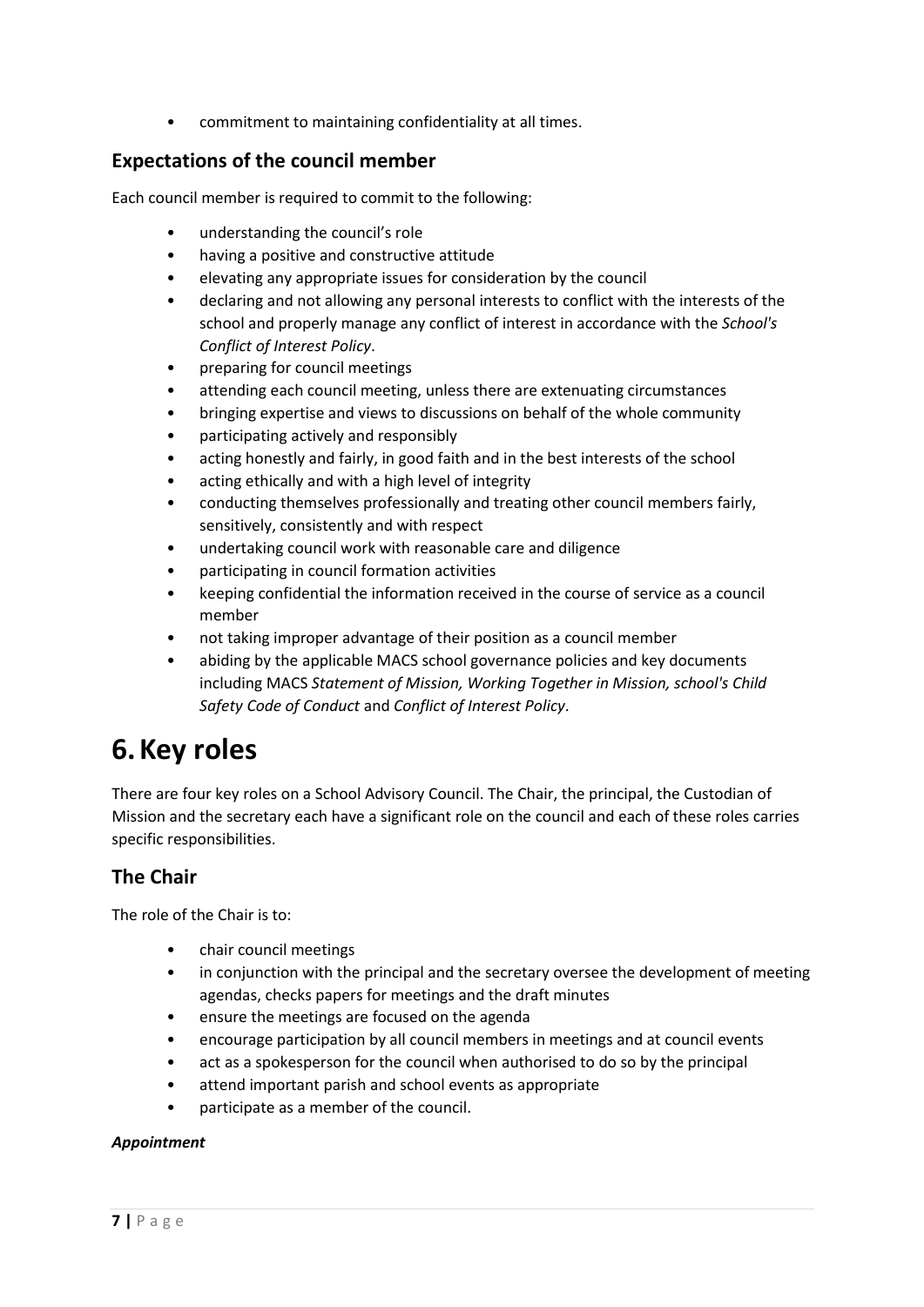The Chair is elected by the council members from amongst their number at the first meeting of the council after the end of the term of the previous Chair.

The Chair will normally be an independent member who is not employed by MACS at the Our Lady's Primary School or otherwise and is selected on the basis of the person's achievements and his or her record as a leader.

The term of the Chair aligns with their term of office as a council member. The office of the chair will terminate if they cease to be a council member whether by way of expiry of their term, resignation or removal. The Chair does not have a casting vote in addition to their ordinary vote as a council member.

## **The principal**

Key responsibilities of the principal's role include development of the faith community, particular focus on the safety and wellbeing of students, formulation of a vision for the whole school, attention to contemporary teaching and learning in order to engage all students, and stewardship of the people and resources with particular outreach to the parent community.

The principal works in collaboration with the Custodian of Mission, staff and members of the school community, and MACS management to achieve the mission of the school.

As such the principal's role on the council as an ex officio member is to:

- play a key role in developing the overall goals and priorities of the council
- play a key role in developing the agenda for meetings and the preparation of papers before meetings
- ensure follow-up of actions arising from council meetings
- act as the chief education advisor to the council
- make arrangements to maintain an archive of relevant council documentation in accordance with this Terms of Reference, including minutes from previous meetings
- make arrangements to distribute the papers before meetings, after preparation of the papers by the secretary
- make arrangements to distribute draft minutes to the council members, after preparation by the secretary
- ensure that council members are kept informed between meetings
- make arrangements to maintain a register and record of council, committee and working groups and all applicable documentation and records, including minutes, agendas and correspondence.

#### *Appointment*

The principal is an ex officio member of the School Advisory Council by virtue of holding the role of a principal of the School. The principal has full voting rights and is counted in the usual way for quorum purposes.

### **The Custodian of Mission**

The Custodian of Mission has a key role of supporting the School in its distinctive Catholic identity, spirituality and life by continued responsibility for faith education, sacramental life and pastoral care.

Therefore, the Custodian of Mission has an ex officio role on the council to: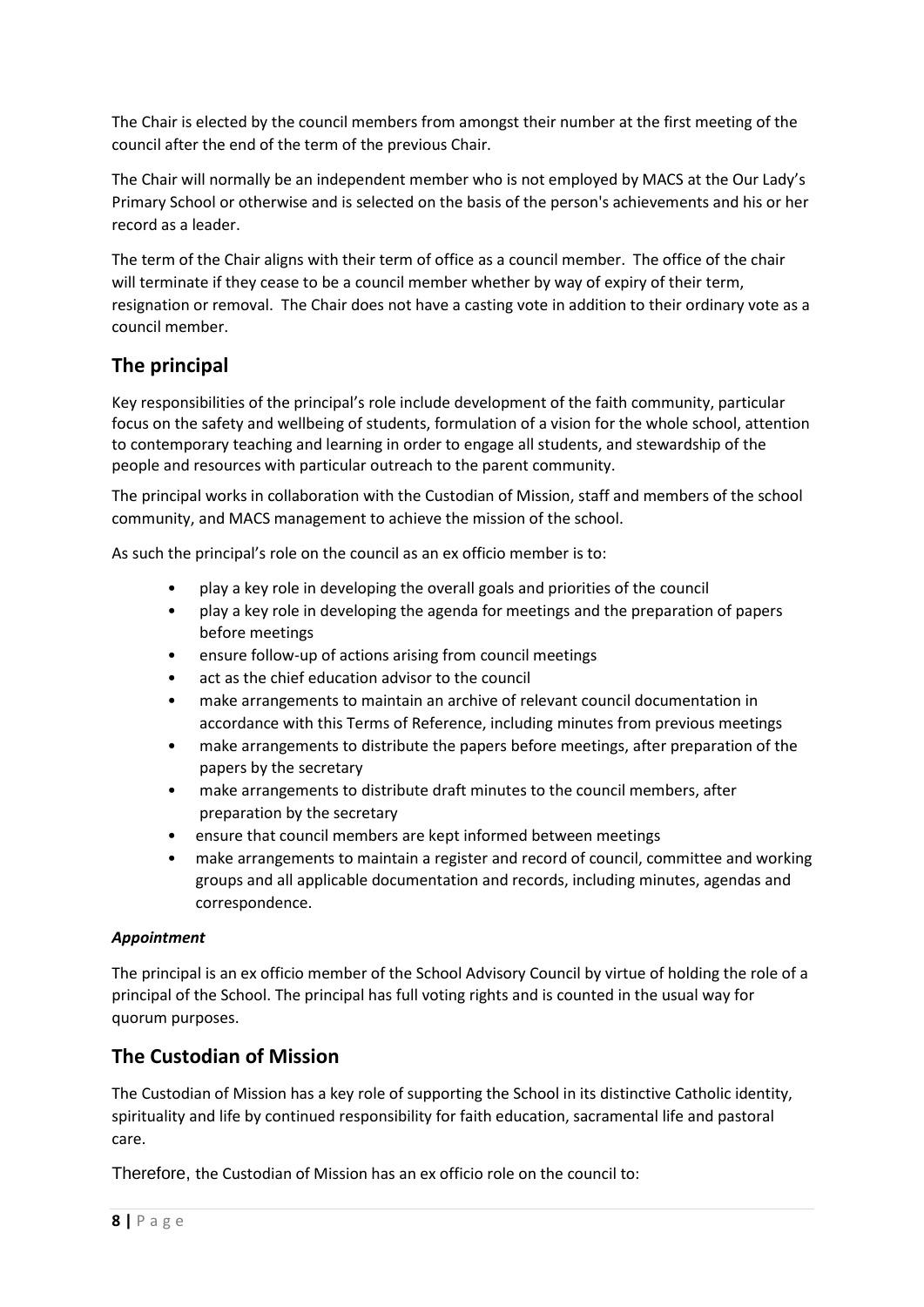- as the key evangeliser and educator in faith within the parish and thus the custodian of mission of parish and school, provide guidance to council in its deliberations as relevant
- support the principal and council in the development and implementation of the sacramental program to ensure the school is faithful to its distinctive Catholic identity and spirituality
- in providing strong pastoral support and effective Catholic leadership of the parish, which includes the school and college communities, to guide the council and bring to the council's attention, matters relevant to the operation of the school
- be engaged with, and bring to the council's attention, those aspects of the school's operations that have the potential to harm the parish's good name
- be involved in and provide input in the council's planning of any transaction that will change the nature of the school property or affect the use of any other areas of adjoining parish property (where property is beneficially owned by a juridic person which the Custodian of Mission represents i.e. a parish or groups of parishes).

#### *Appointment*

The Custodian of Mission has an automatic entitlement to hold office on the council ex officio by virtue of his office as parish priest, parish priest representative of an association of parishes or nominee of the Archbishop, as applicable. The Custodian of Mission has full voting rights and is counted in the usual way for quorum purposes.

### **The secretary**

The role of the Secretary is to:

- take the minutes of council meetings
- oversee that the agenda and papers are confirmed in sufficient time to allow for their distribution at least a week prior to the meeting
- oversee management of all council correspondence
- oversee the provision of adequate notice of the annual appointment round and of any intention to call for nominations for council positions that become vacant.

### *Appointment*

The secretary is appointed by the council from among its members at the first meeting of the council after the end of the term of the previous secretary. The secretary does not have an additional vote in addition to the ordinary vote on the council.

# **7.Committees and working parties**

To share and support the work of the School Advisory Council, the council may consider establishing standing committees depending on the size and local context of the school. The purpose of each committee is to advise the School Advisory Council on specific matters. Committees are not a requirement but an additional advisory structure if needed.

The councils of larger schools may delegate work to committees to more effectively provide advice on complex or specialised issues and to use councillors' time more efficiently. Committees provide recommendations to the full council, which retains collective responsibility for the advice provided to the principal.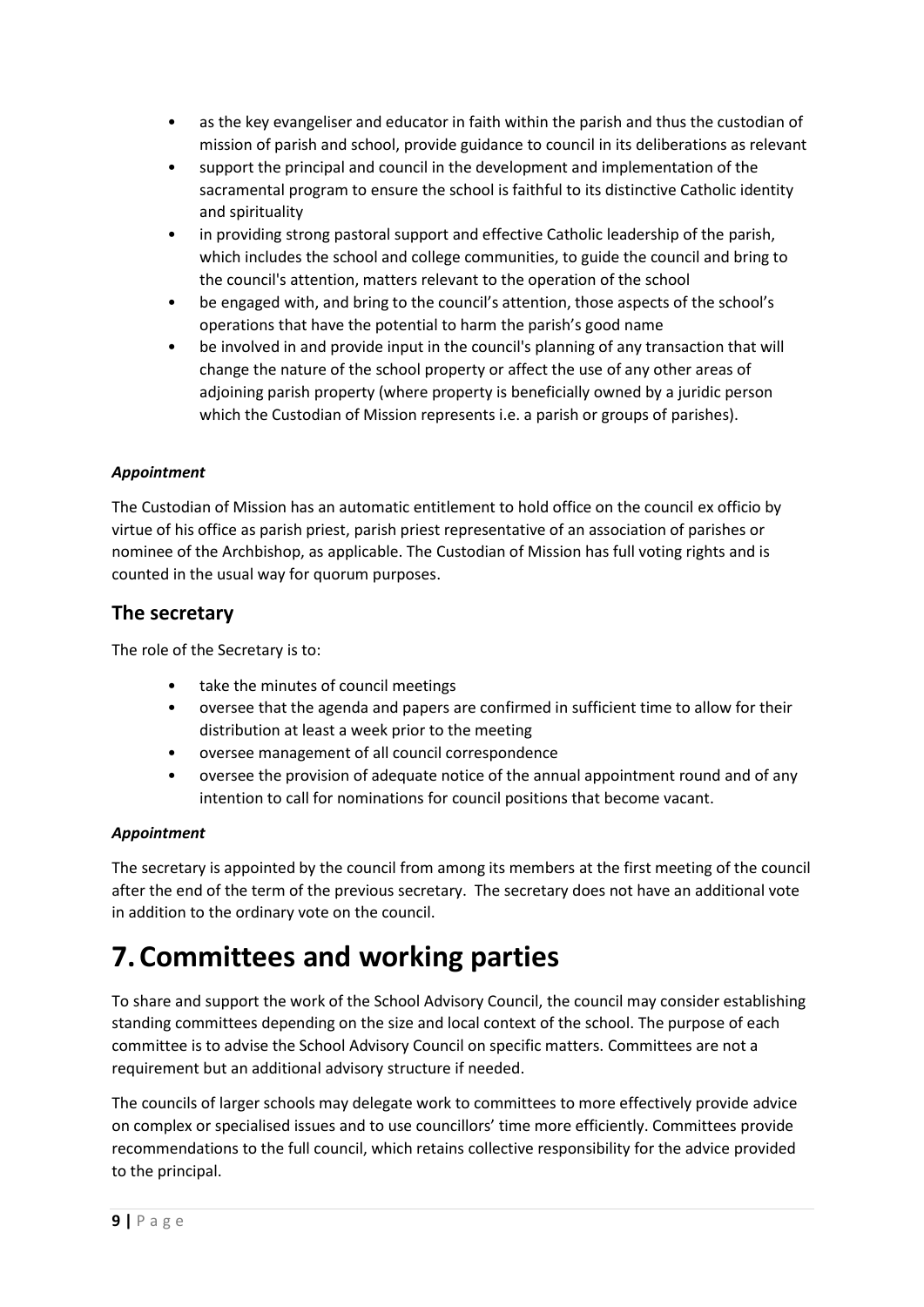Involvement in committees allows members to deepen their knowledge of the school, become more actively engaged and fully utilise their experience. Additionally, the existence of committees can indicate to the community that the council is giving voice to particular issues.

Smaller schools may not benefit from a formal committee structure because their councils are often quite small and operations not as complex.

From time to time the council may also wish to establish a committee or working party for a specific purpose or to undertake a particular task, for example a centenary celebration.

The council may appoint additional members of a council committee or working group to assist with deliberations in the manner determined by the council in each instance.

Council committees and working groups may be focused on a specific area such as:

- finance
- property
- parent/guardian/carer engagement

### **Function**

If a committee or working party is seen as desirable, the MACS approved template Terms of Reference document is to be used to establish the committee or working group. The following structures need to be adopted:

Each committee or working party should be chaired by a council member who is responsible for reporting to the council on the activities of the committee/working party.

Council committees/working parties are directly responsible to the council.

Each committee/working party of the council should have clearly articulated expectations stating:

- the name of the committee/working party
- the name of the chair
- the purpose and tasks to be undertaken
- the names of the members
- quorum, meeting and reporting requirements
- the date for reporting back to the council e.g. actions since last report, what's happening now, future plans, items for council discussion
- duration of the committee/working party.

It is important that any council committee or working party understands that it may not speak publicly for the council.

The terms of reference of each committee or working party of the council should be approved by the principal and appropriate records maintained by or on behalf of the principal.

# **8. School Advisory Council meetings**

### **Meetings**

The Our Lady's School, School Advisory Council meets 8 times during the year.

The School Advisory Council may call extraordinary meetings if required.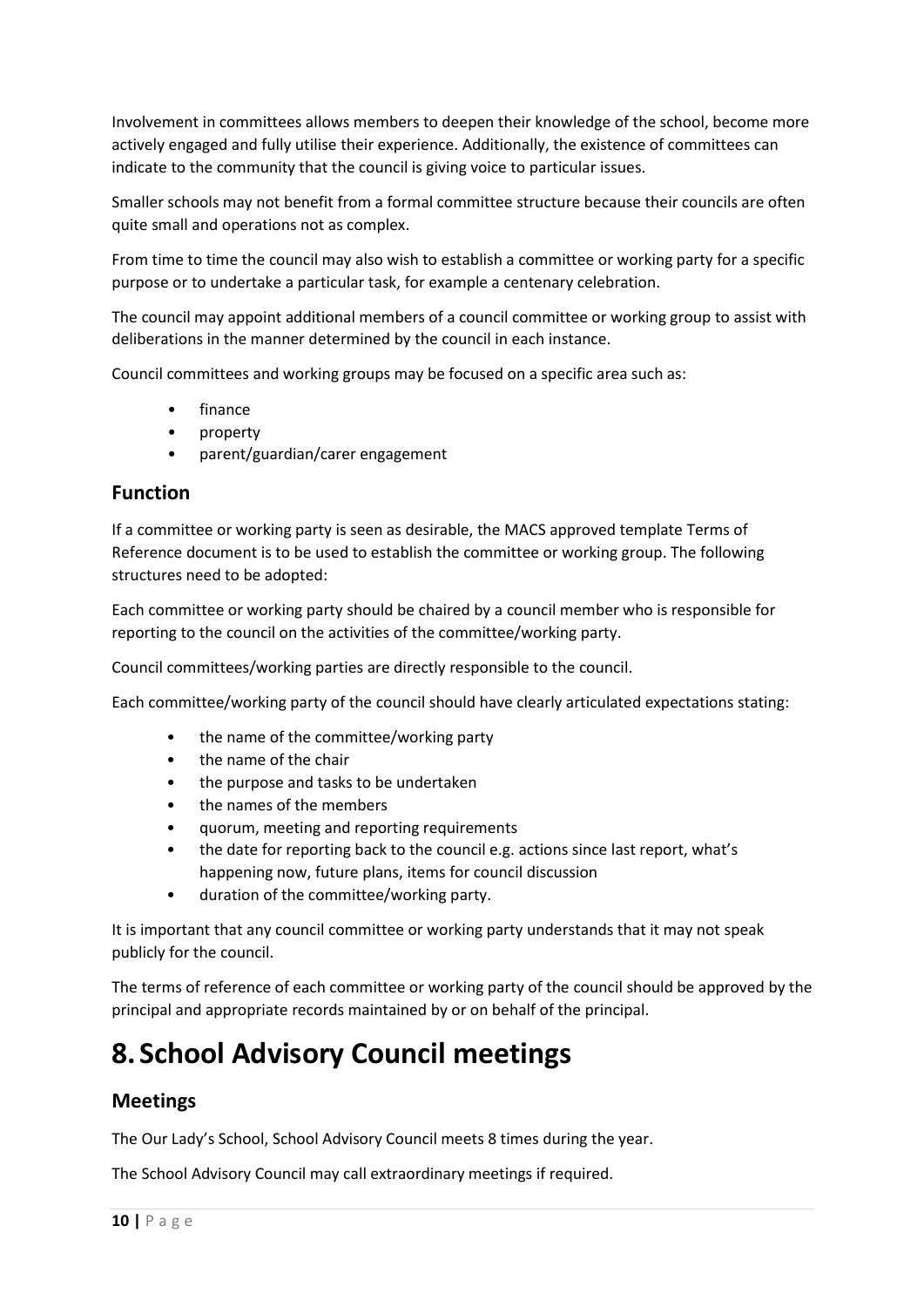Agendas should be prepared and distributed prior to each meeting, with sufficient notice and time for preparation by council members.

## **Quorum**

A quorum must be present at all times at each council meeting for the meeting to be validly constituted and all decisions made at the meeting valid. The quorum for meetings is two-thirds of the total number of council members at any given time. The Principal should always be part of the quorum.

## **Conduct of council meetings**

Council confidentiality and solidarity are key ingredients in building trust at council meetings. As a general rule all council meeting proceedings are confidential. At times, there may be occasion to formally declare an issue, a paper and/or a discussion as particularly sensitive and confidential. This should be done by the Chair prior to a council meeting, and confirmed before the close of the meeting.

Council members must respect the right of individuals to express their views freely at council meetings without fear of their being named outside the council meetings as taking particular positions. As in all similar groups, a sense of trust among council members is vital for the wellbeing of the council.

A meeting should close by reviewing actions and deadlines set, and noting of the details of the next meeting.

The Secretary of the Council is responsible for taking minutes of council meetings. A minute book of all meetings of the Council must be maintained by the principal.

## **Disclosure of interests by council, committee and working group members**

In accordance with the school's *Conflict of Interest Policy* which is prescribed by MACS, all councilmembers must disclose any personal interest which relates, or may relate, to the operations of the school, in order to ensure that any actual, potential or perceived conflict of interest with a duty that the person has on the council is identified and appropriately managed.

When an issue arises at a council meeting, relating to such an interest or duty, the member must not attend the meeting while that matter is discussed and must not vote on that or any related matter. The school's *Conflict of Interest Policy* as prescribed by MACS must at all times be complied with by all members of the Council.

The same disclosure requirements also apply to the members of any committee or working group established by the council in accordance with their Terms of Reference which includes a requirement for compliance with the *School's Conflict of Interest Policy* as prescribed by MACS.

# **9. Engaging with your school**

The council encourages full participation of stakeholders to ensure a high level of engagement and participation by the school community. Schools must employ a variety of strategies to provide evidence to meet VRQA Minimum Standard, 16 which requires a school to ensure that it is clear about its philosophy and can articulate the same to staff, students, parents, guardians and the school community.